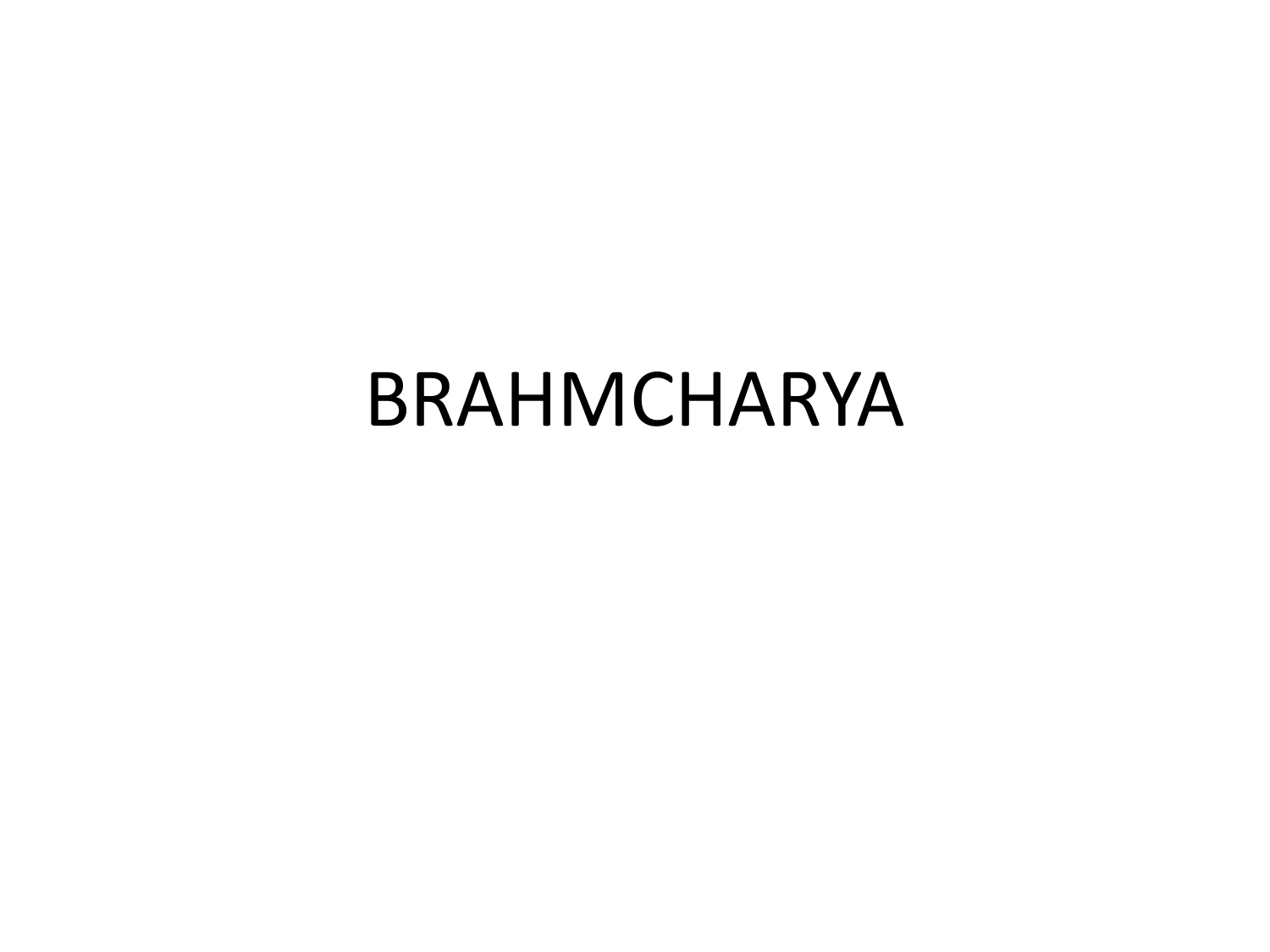### Today's outline

- •Meaning of Brahmacarya
- •Theory behind Male to Female attraction.
	- •The most Powerfull force in the world
- •Benifits
- •Scripture outline for Youth Bhrahmchariya
- •Scripture outline for Grahst Brahmacarya
- •What to take from today...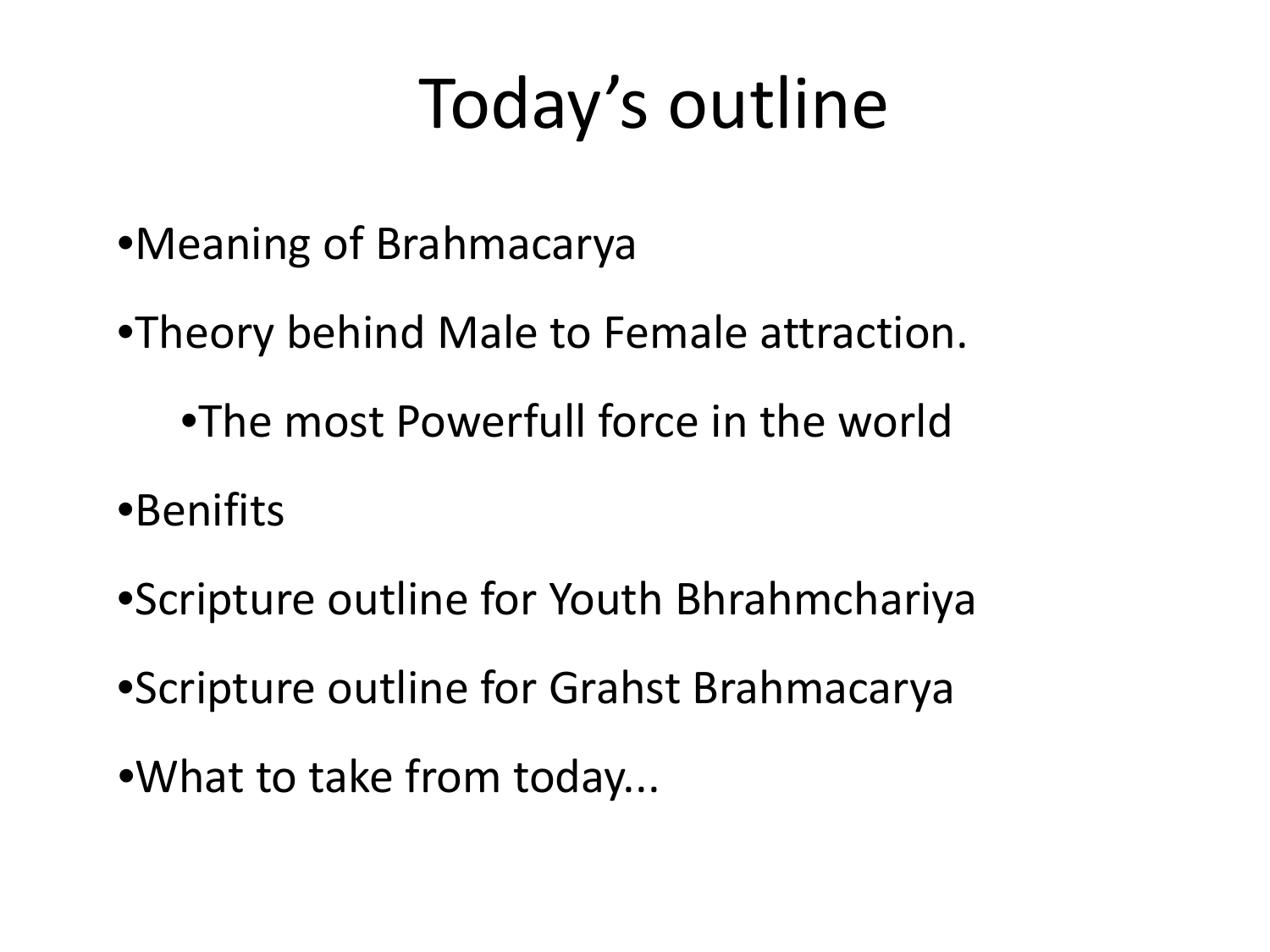# Meaning of Brahmacrya

- This is the first of the Four Ashrams
- According to Vedic Principles, the first part of life should be utilized in Brahmacarya for the development of character and Spiritual qualities.
- The term Naisthika- Brahmacari refers to someone how never wastes his semen at any time.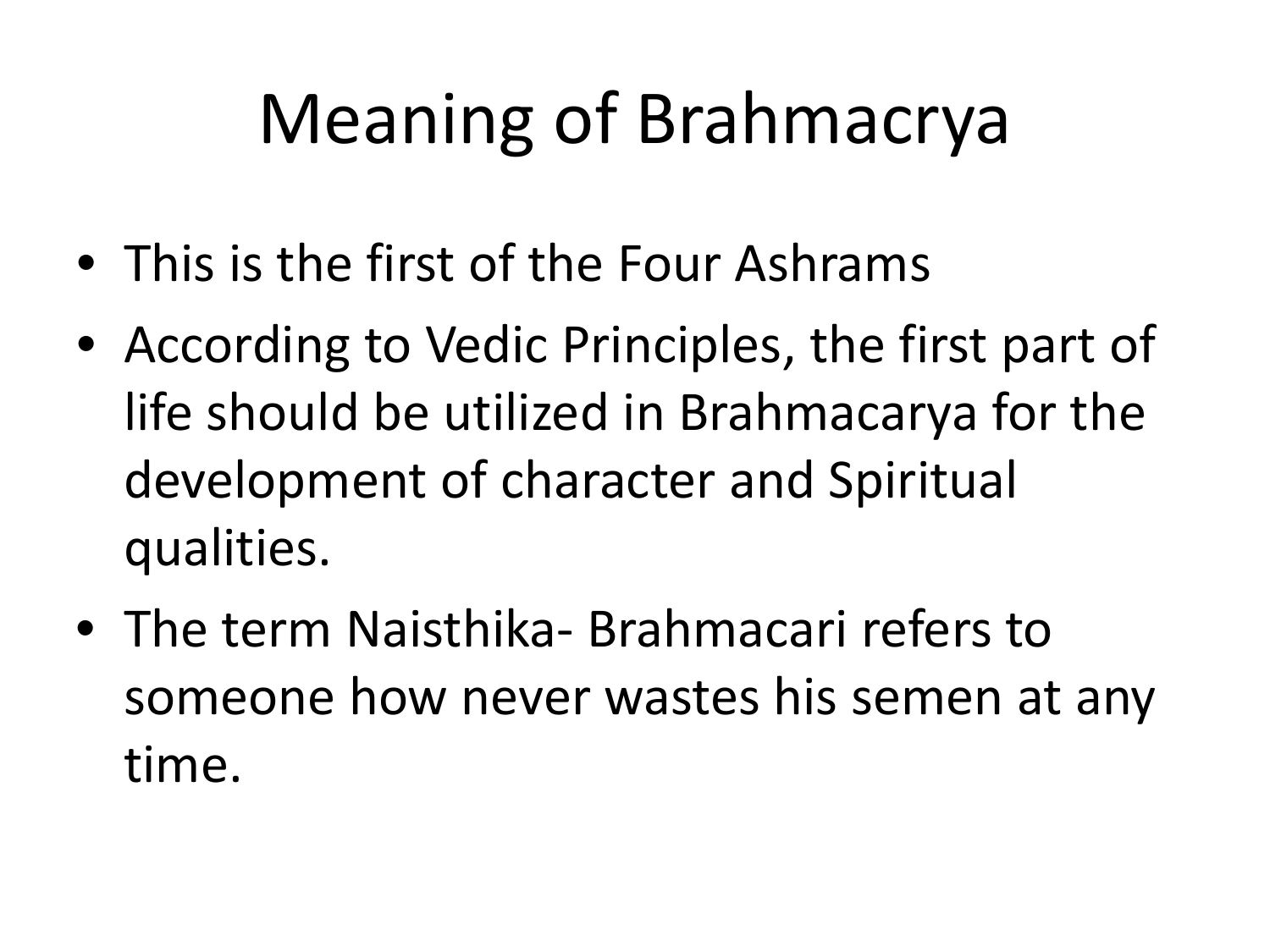# Bhramchariya outline

Full Brahmacarya is when one doesn't

- 1. Think about women
- 2. Speak about sex life
- 3. Dally with women
- 4. Look lustfully at women
- 5. Talk intimately with women
- 6. Decide to engage in intercourse
- 7. Endeavor for sex life
- 8. Engage in sex life

**Why are we telling you this, we are probably not going to practise any of them but its worth appreciating one who does.**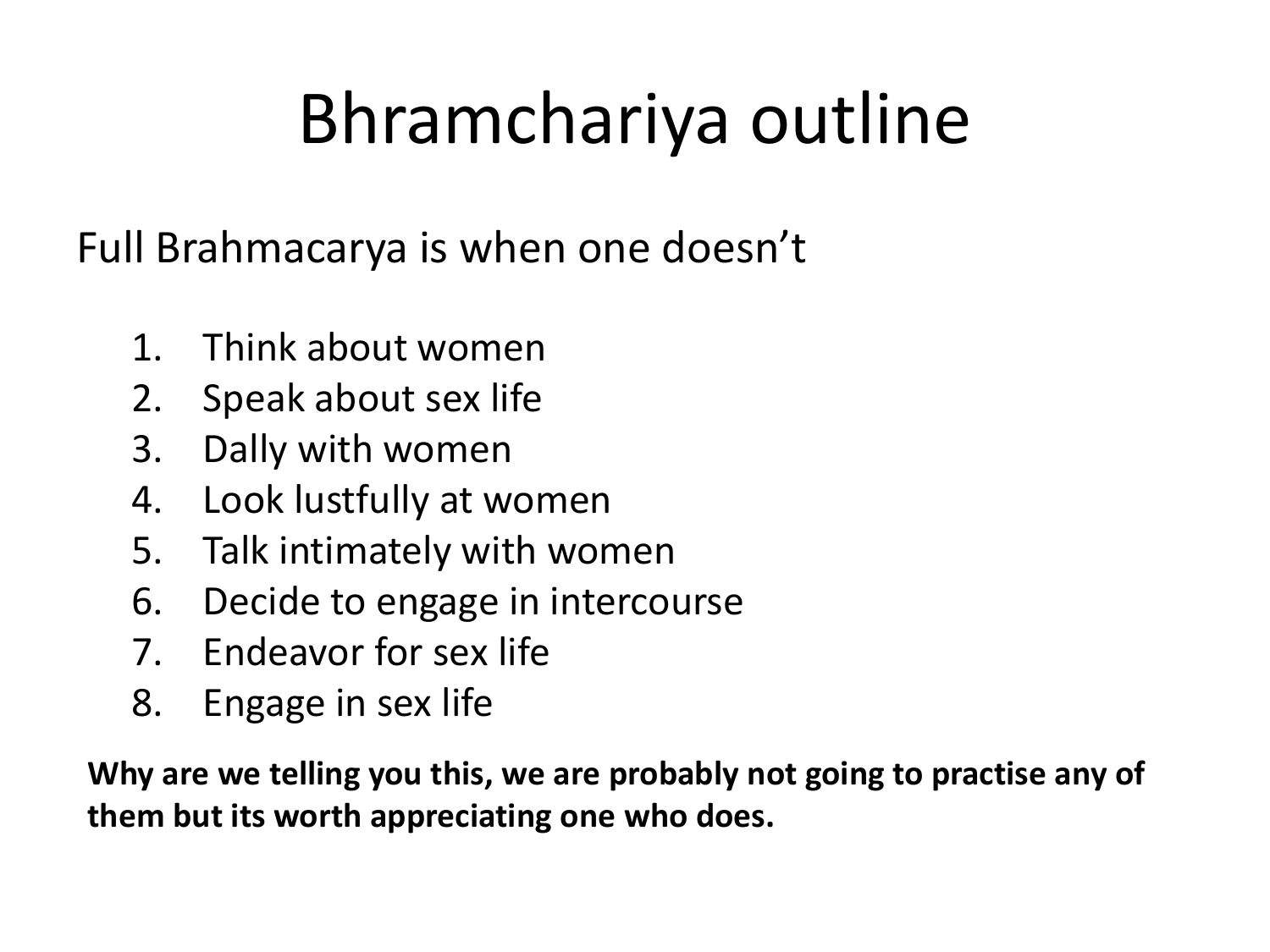#### **During Youth - Brahmcharya**

One must not wear perfume, one must not look in a mirror, once must not massage their body with oils, one must not listen to sansaari music, one must not eat improper foods, one must not watch nataks i.e. films or serials and there are many many more rules for brahmcharis (See Satsangi Jeevan prakran 5 for more detail).

Once you follow the basic dharmas then comes abiding by the brahmcharya vrat before and after marriage. If you cannot do the basics then following brahmcharya will be difficult or merely impossible.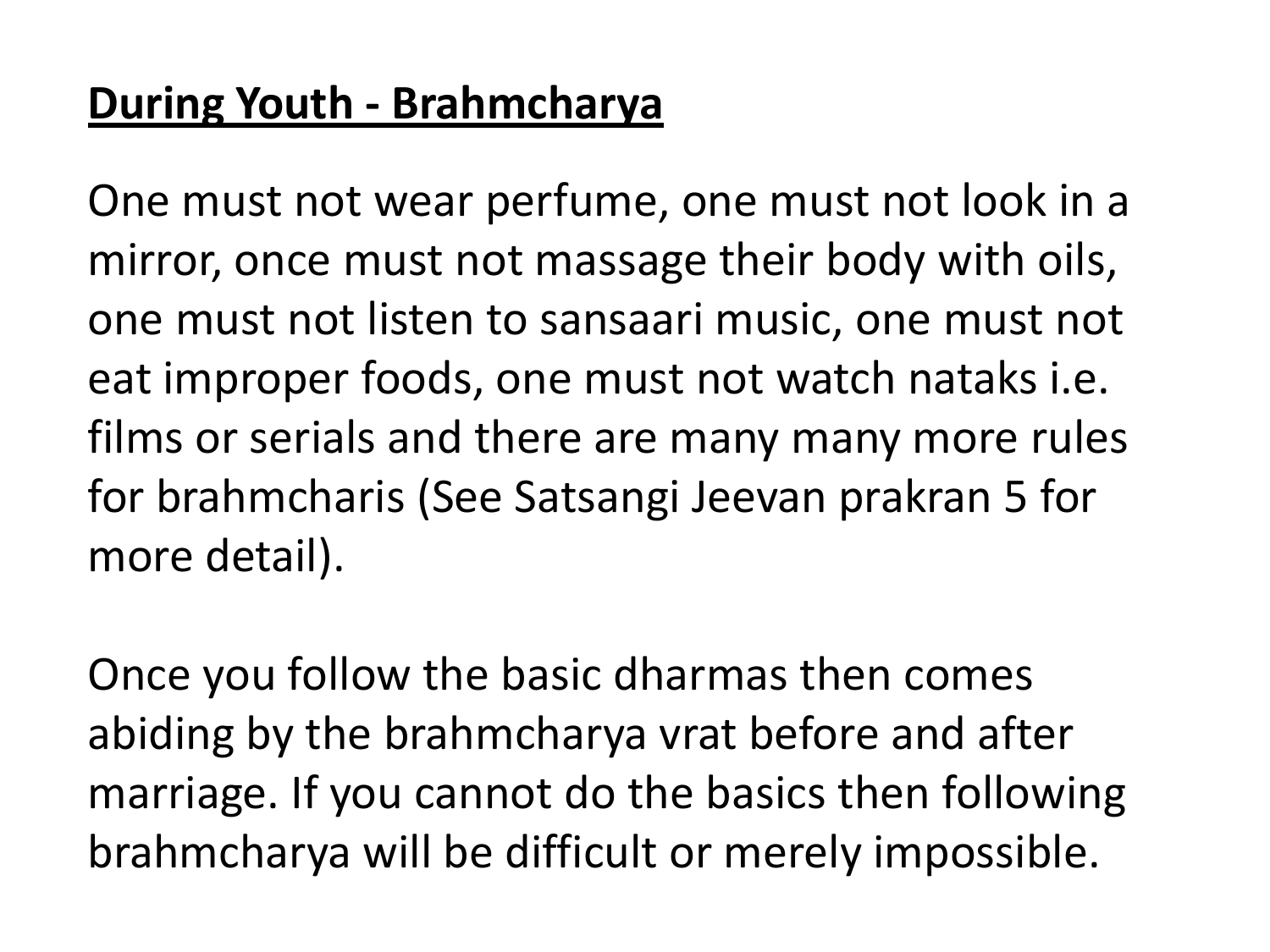Theory behind Male to Female attraction.

The most Powerfull force in the world

- Bhagwan Explains in the Vachanamrut(G.P.34) He has put so much energy of attraction into the world that he will never have to come back to start the creation again
- What ever this force is that is keeping the world running is the most powerful force acting on humans.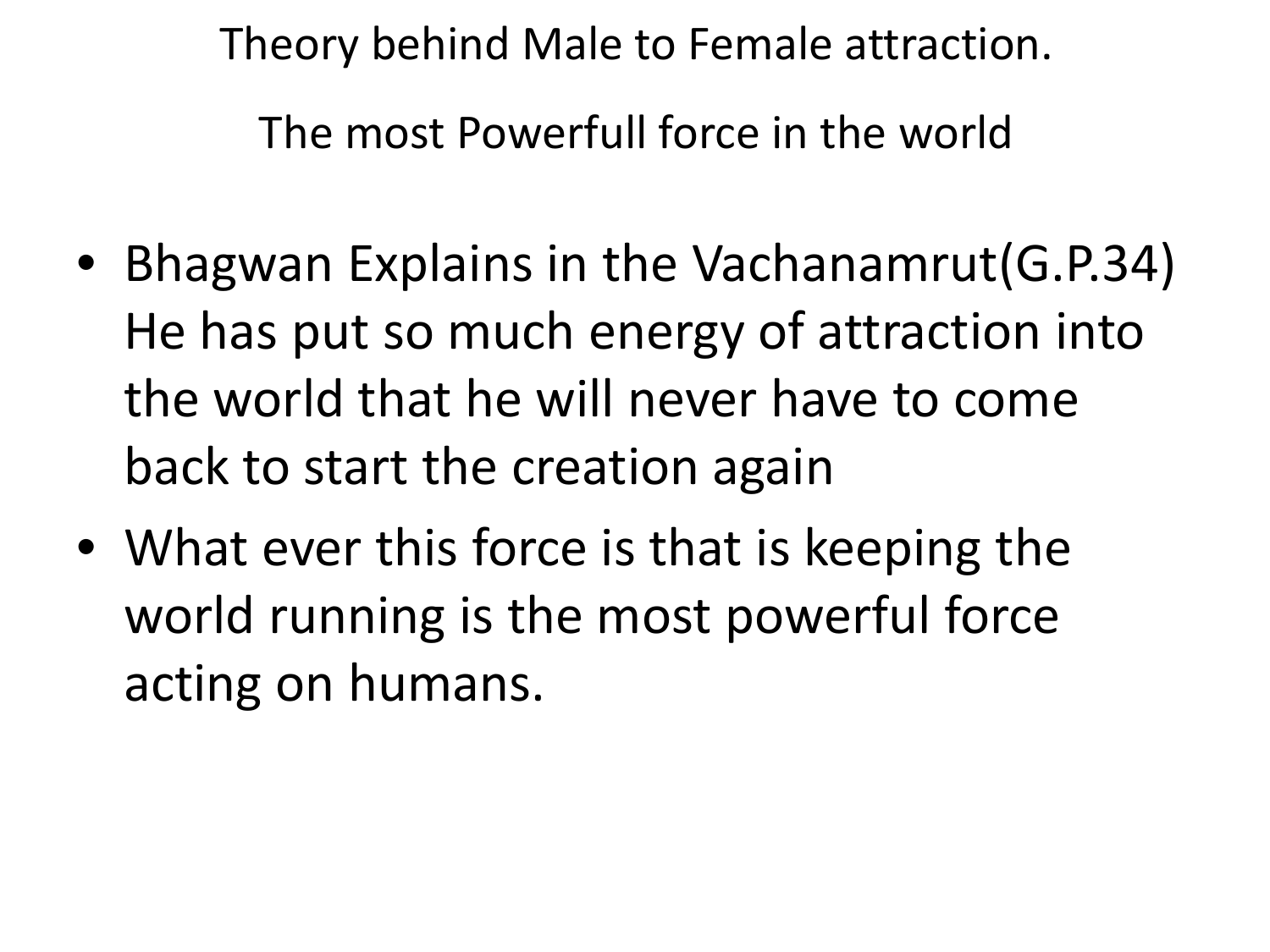# Why is this force so powerfull

- The world is made up of material, due to the power of Bhagwan is becomes Maya. E.g money is just paper but Bhagwan puts the power of attraction in it.
- When on becomes beyond Maya he realises that a women is nothing more then flesh and blood.
- Bhagwan had to make this the most powerful force otherwise people would realise, intercourse is a dirty act and stop doing it.
- This force is of such power that it can override the clearest person of his logic, sanity and bring that persons intelligence to that on an animal.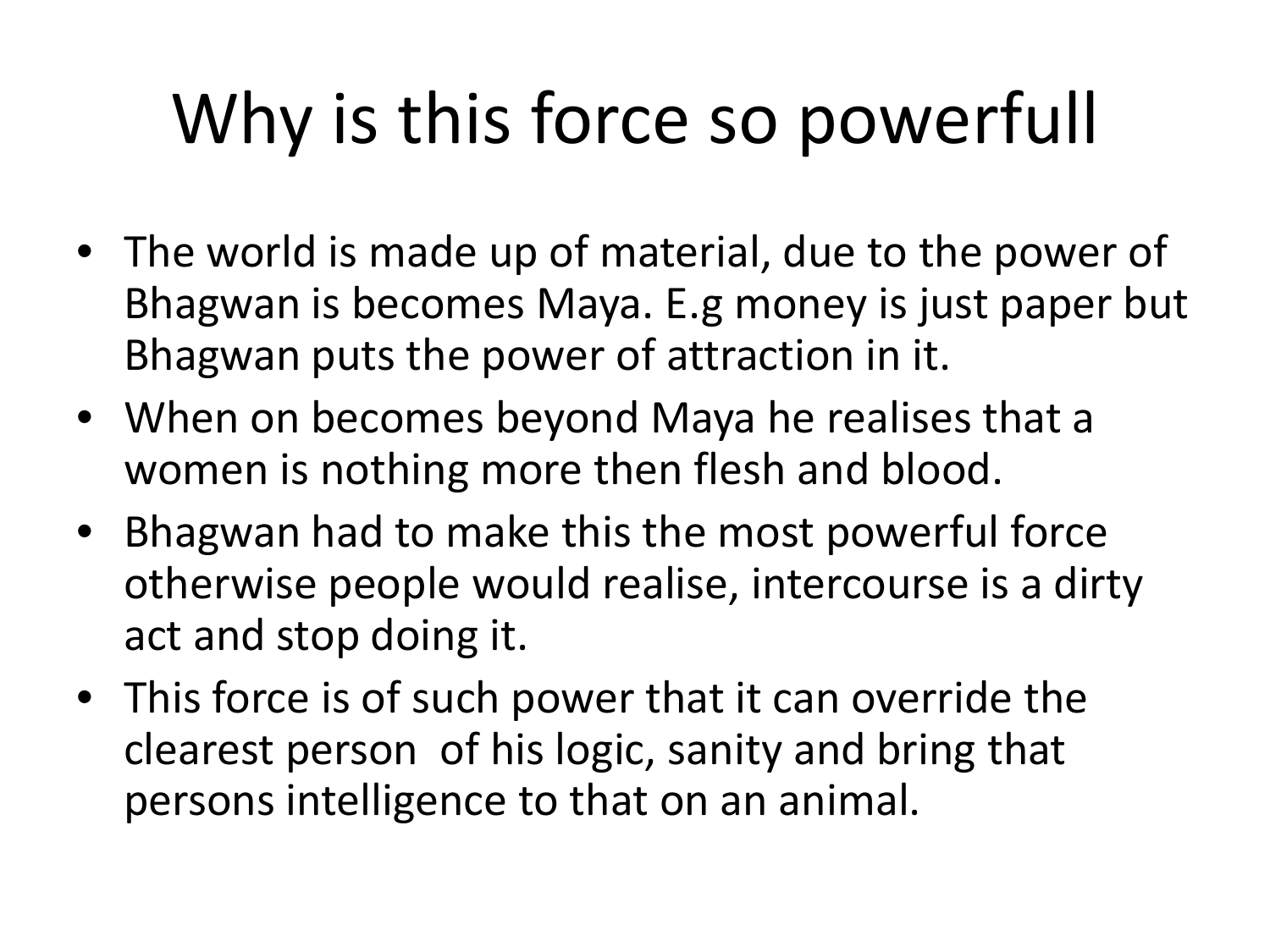# What is this force

- Scripture explain and Bhagwan in the Vachnamrut explains the source of this attraction is in it material substance is Semen.
- Scientists and Psychologist have almost come to an agreement on this ( but not yet because they are slow)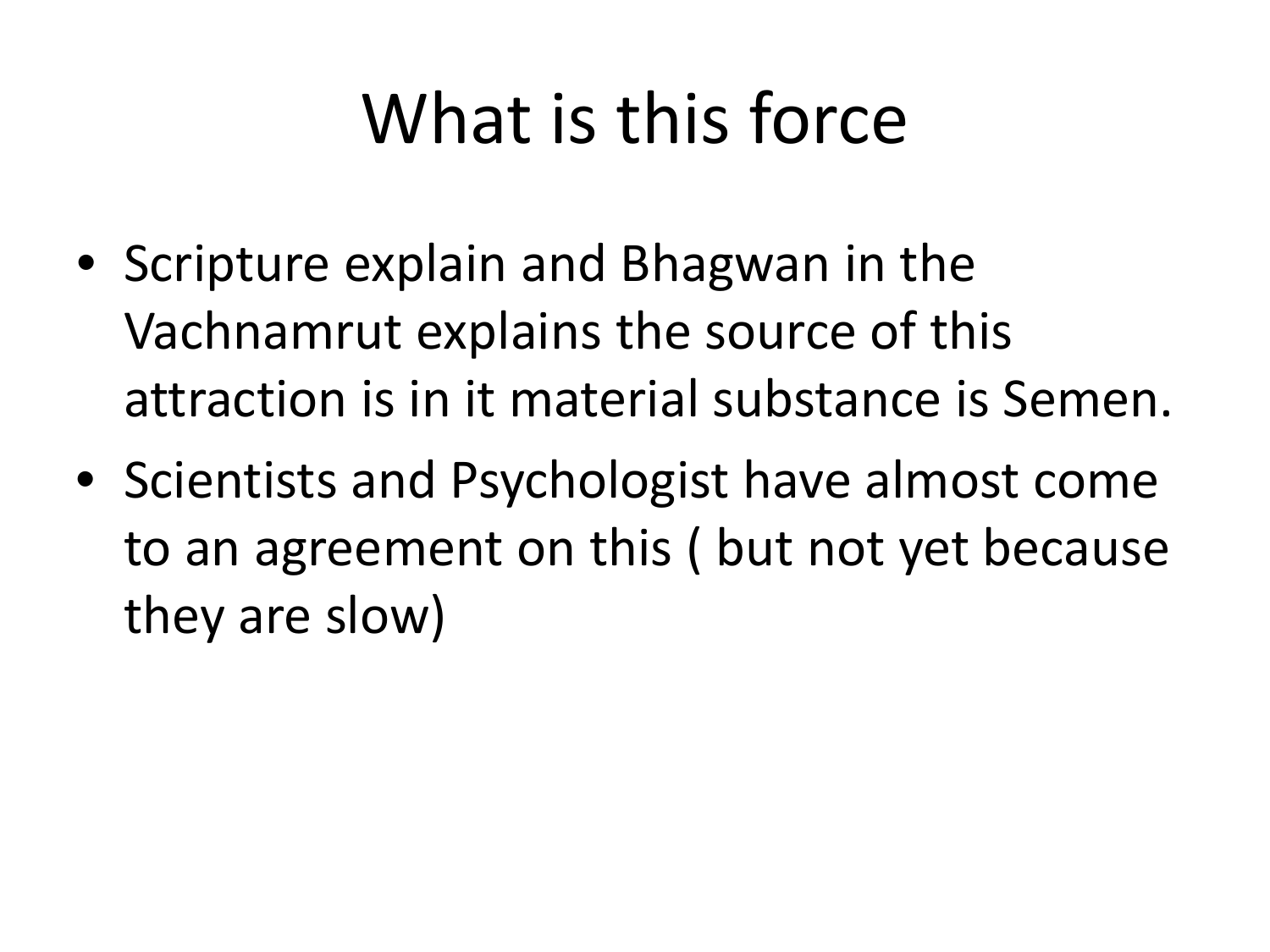# The Sperm cell

- Very complex, and overall is a living Oginism. The soul to make it living normally comes from the food you eat.
- This is the last Dhatu (substance) created out of food.
	- First comes chyle(a form of fat)
	- Then from that come blood
	- Blood makes flesh
	- From flesh comes fat
	- Then bone
	- Marrow is made from bone
	- And semem is made from Marrow (overall the seventh datus)
- It take in essence 60 drops of blood to make one drop of *Virya* (sperm).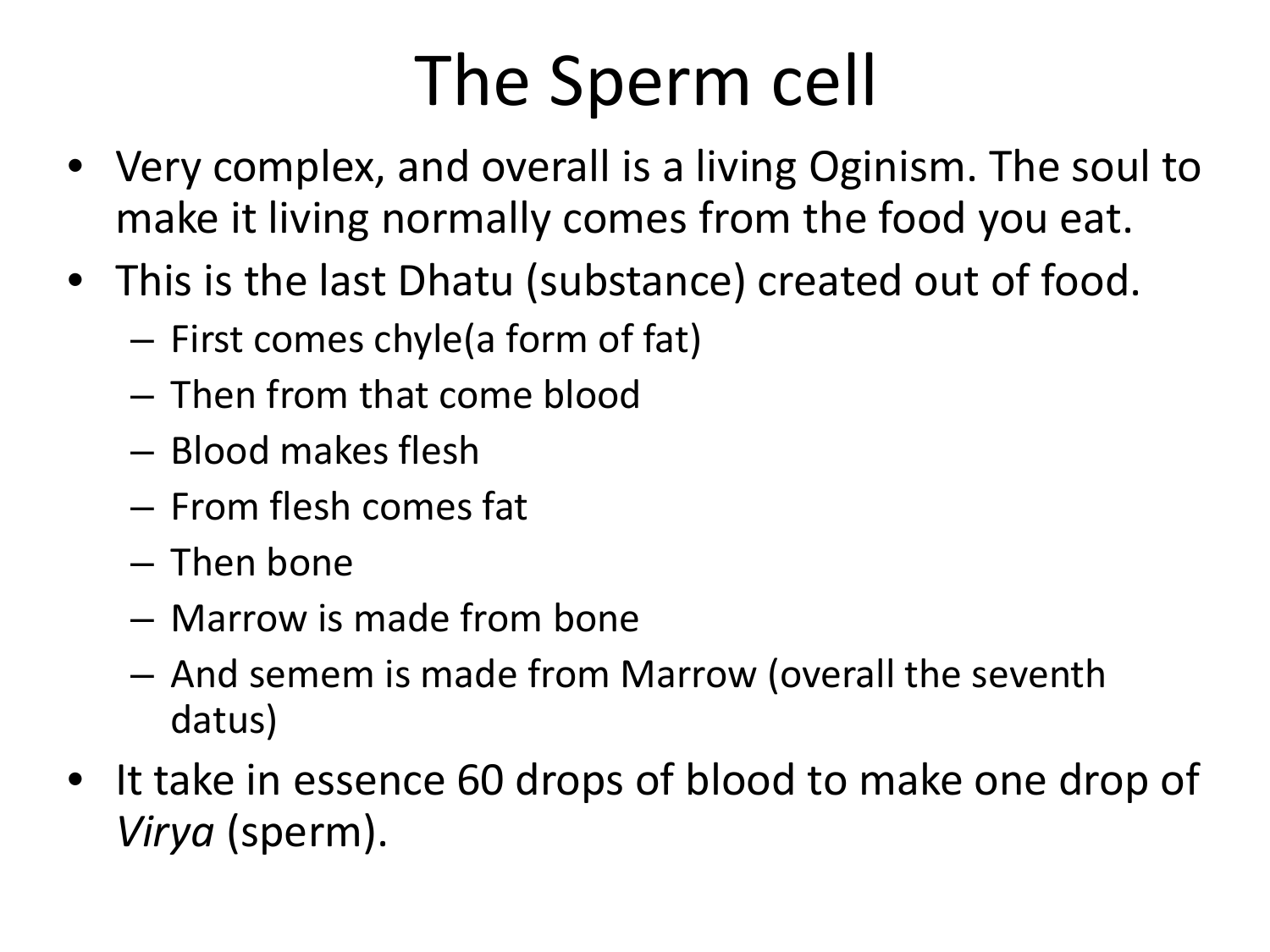# The Sperm cell

- There are 3 types of sperm cell's:
	- Cold
		- All cells start of cold, and these cells are very good for the mind and body overall. The power of the cell can be utilized.
	- Hot
		- They become hot after the churning of it due to sexual thought's. Once the cells are made hot they will act against the mind and cause frustration.
		- It is said they will find their way out of the body one way or another.
	- And the one used for body power.
		- If sustained this with bring out "Ojus Shakti"
		- The Mind, Pran and Virya are link and if one is controled so are the others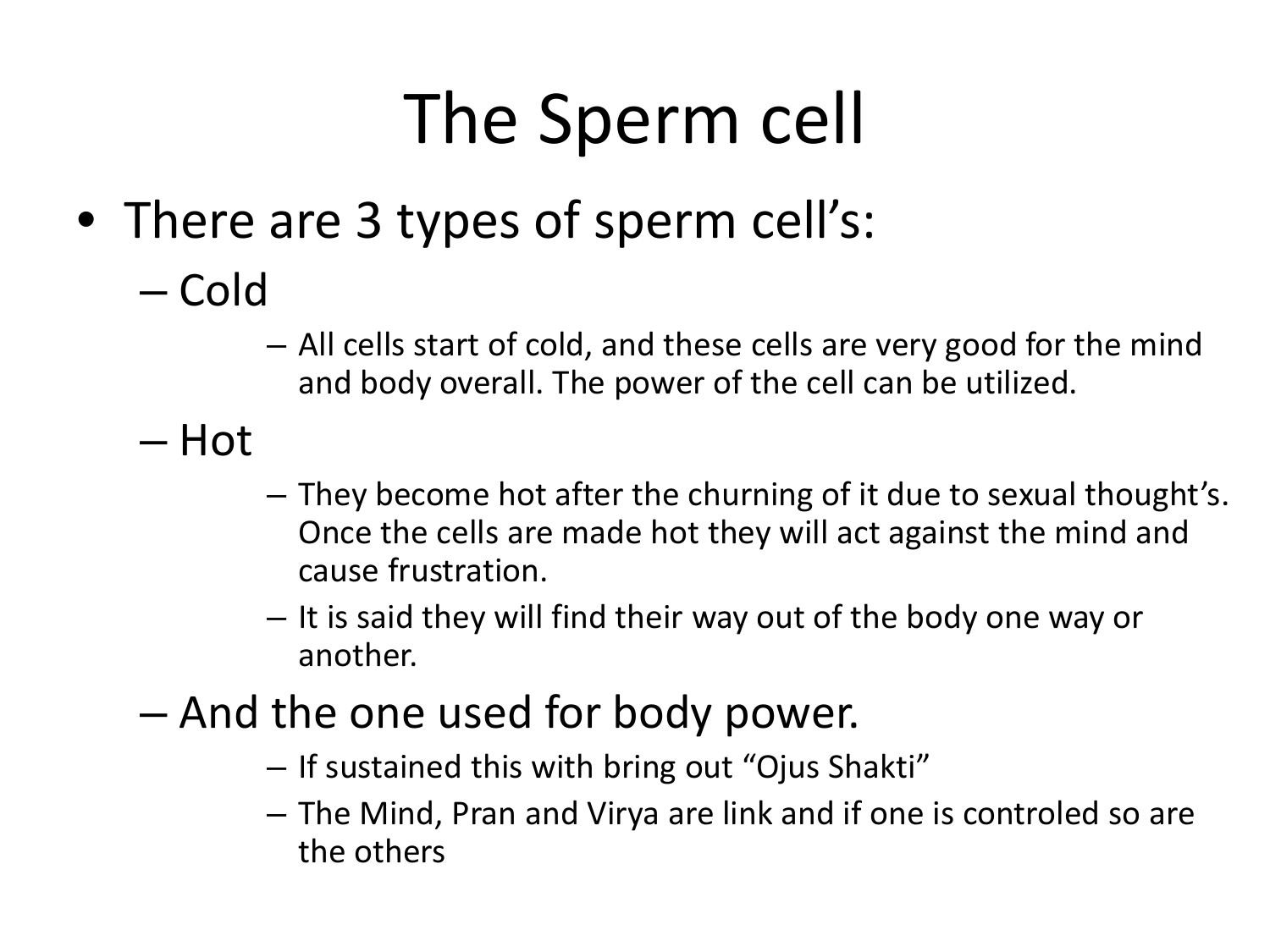• The greatest myth in reality is that Sex cause's happiness.

> But is that the case Aristotle said: "every animal is sad after sex"

• Was is "happiness" or "satisfaction"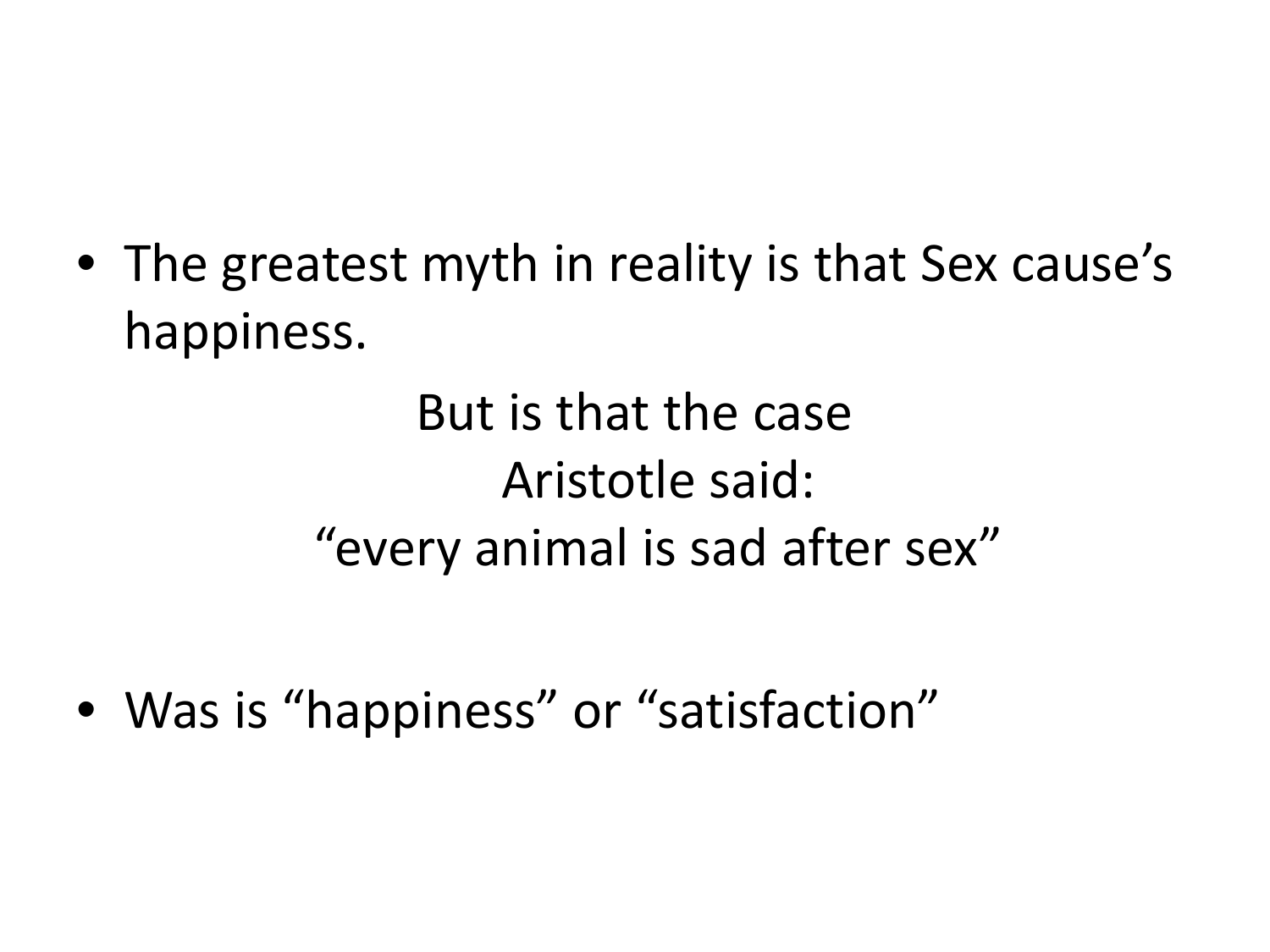### In the Youth age..

- Age of 12/13 onwards.
- The ideal situation is what Scripture sate
- Soon as that isn't happening one must look to keep them self as Physically legit as possible.
- Desire's; root cause is the level of input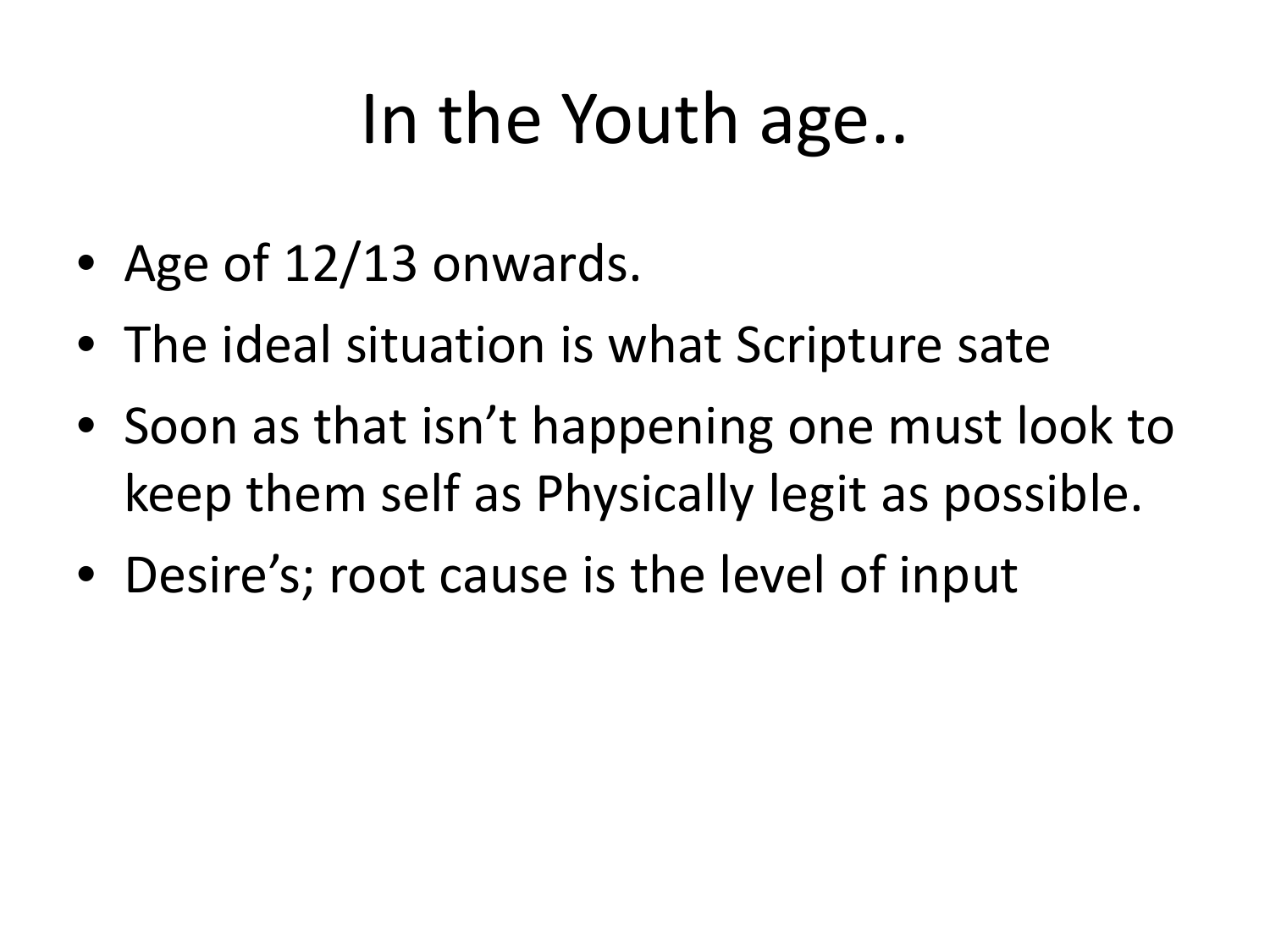#### **Bhramcharya during after Marriage**

#### **Some of the dharmas during youth still apply after marriage now you need to follow the brahmcharya for grahasta**

- Just because you are married does not mean you can satisfy your kaam and not follow brahmcharya
- Even after marriage bhramcharya must be kept, there are the different levels of brahmcharya that can be kept
- One must choose one of these otherwise you are going against Maharaj's agna.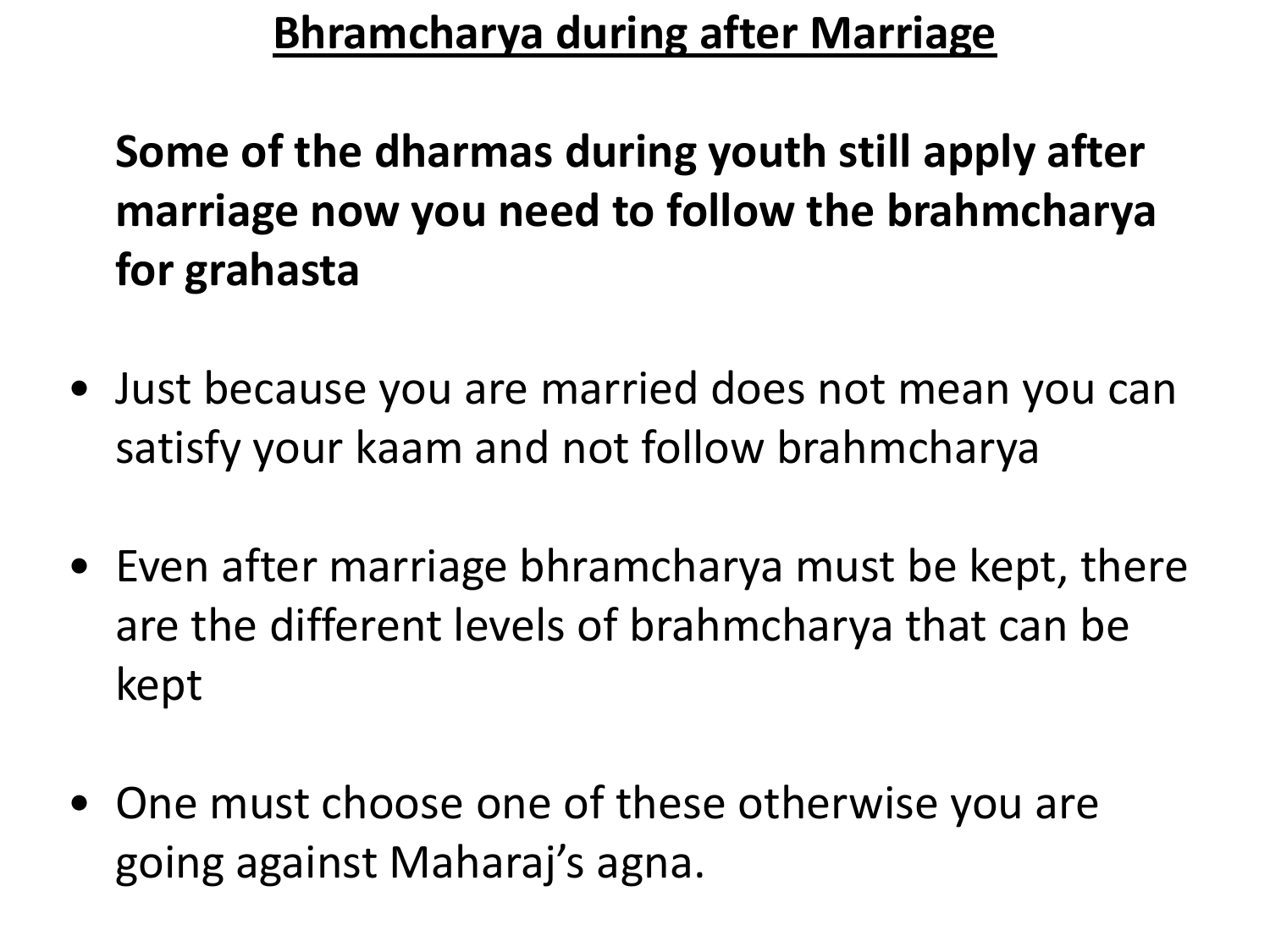- 1. Keeping brahmcharya through your entire life i.e. no sexual contact – Jeram Brahmchari and his wife followed this even though married.
- 2. Only performing intercourse for the attainment of a child
- 3. Performing intercourse on the days specified in Satsangi Jeevan, prakran 5 **(NOTE: ONE CANNOT JUST CHOOSE ANY RANDOM DAY)**

**Being married does not give one the right to act how they wish**